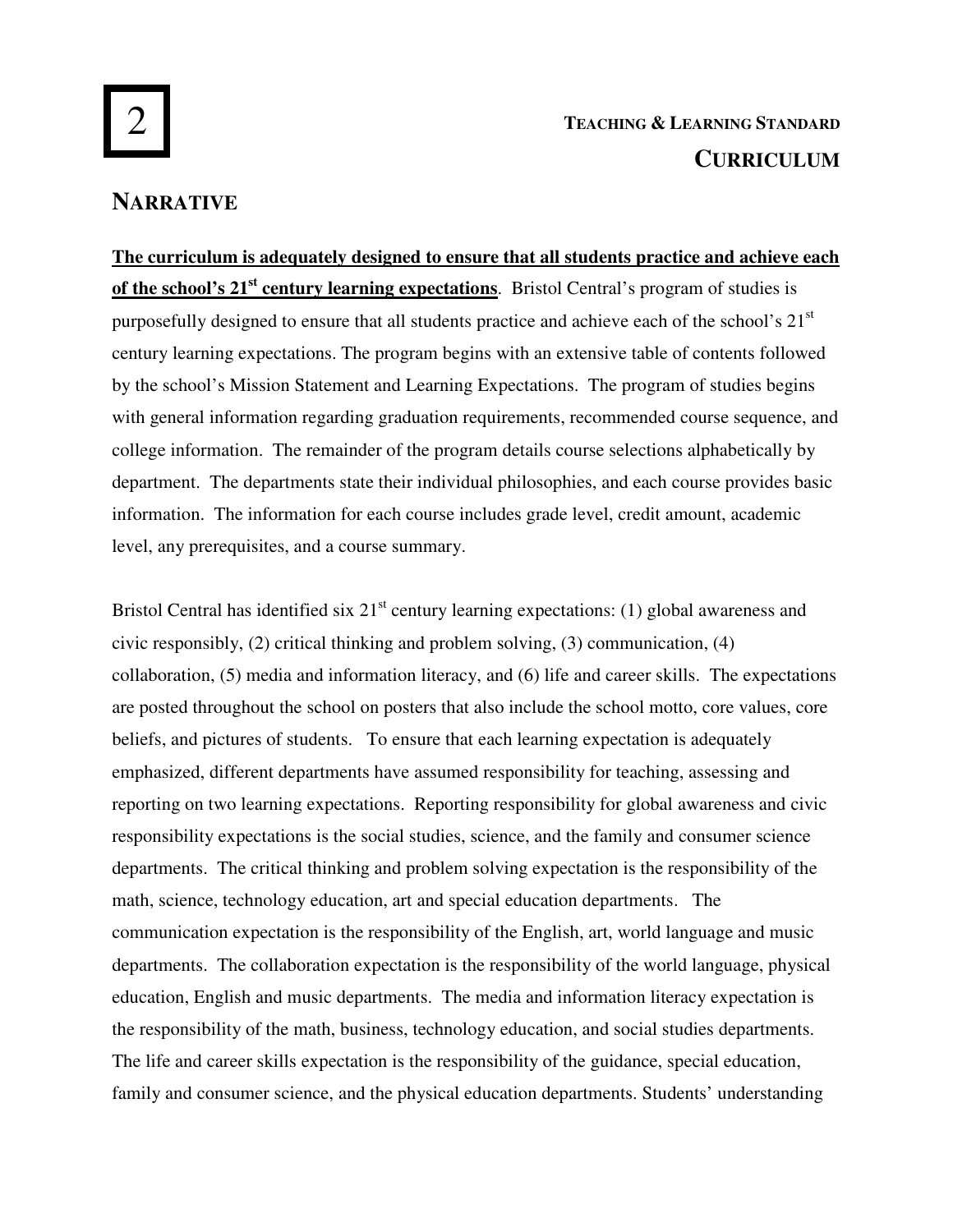of each expectation is measured and assessed with a common rubric. The rubrics are stored in the school's shared "O Drive."

Twenty-first century learning expectations are embedded into all grade and course curricula. Common Core has been a consideration in revising most subject areas and grade level curricula. The foundation of Common Core is to prepare students to achieve  $21<sup>st</sup>$  century learning expectations. Across all course and grade levels, students have ample opportunity to collaborate on assignments, to utilize multimedia to accomplish tasks, and to employ critical thinking and problem solving. All of these skills promote  $21<sup>st</sup>$  century expectations. For example, English I students are assigned a research project in which they create questions, research information using a variety of technology, correctly cite their research, and share their findings using both written and visual formats.

## **The curriculum is written in a common format that includes: units of study with essential questions, concepts, content and skills; the school's 21st century learning expectations; instructional strategies; and assessment practices that include the use of the school-wide**

**analytic and course-specific rubrics.** The curriculum is written in a common format. (Directions to access the curriculum are provided below.) The format includes: a) units of study with essential questions, concepts, content, and skills which are located in the left column of page 1; b) the school's  $21<sup>st</sup>$  century learning expectations which are consistently embedded within each unit planning guide; c) Instructional strategies which are located next to learning objectives under each unit title; d) assessment practices that include the use of school–wide analytic and course-specific rubrics which are located next to instructional strategies to the right. Currently, the Bristol Central High School curriculum is located on the district Intranet. It is located specifically under the heading of Curriculum Depot. Once on Curriculum Depot, one would click on to 9-12 where each department of the high school features courses currently offered with full descriptions, pacing guides and/or prerequisites, unit organizers, department goals, philosophies of instruction/assessment, and related Common Core Standards covered within the stated curriculum. Courses found on the intranet include all core subjects and electives offered at Bristol Central High School.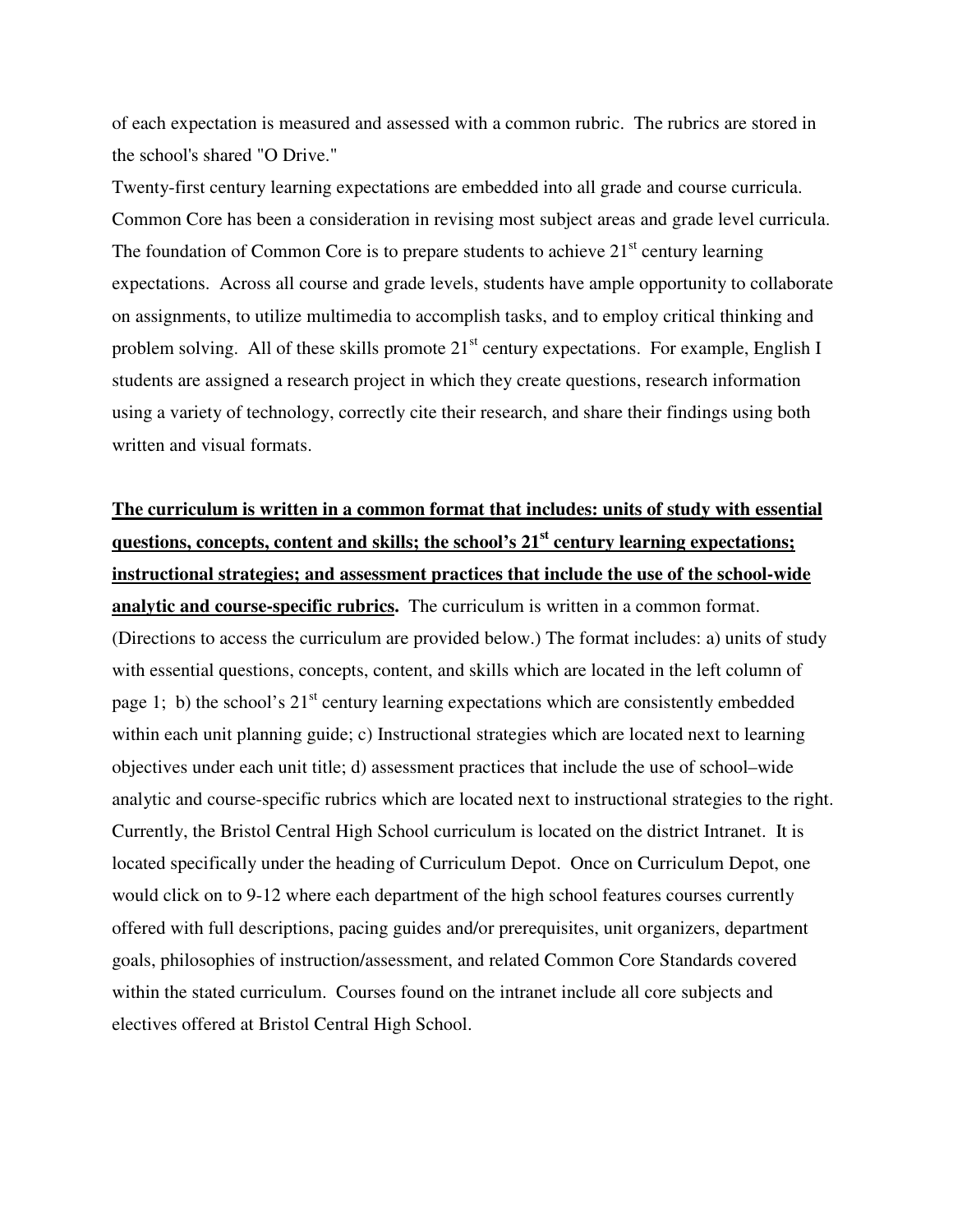## **The curriculum emphasizes depth of understanding and application of knowledge through: inquiry and problem-solving, higher order thinking, cross-disciplinary learning, authentic learning opportunities both in and out of school, informed and ethical use of technology.**

Inquiry, problem solving, and higher order thinking skills are incorporated into the curriculum through the creation of essential questions and big ideas. The mathematics department recently purchased new textbooks incorporating an increased amount of problem solving and higher order thinking skills. Each department creates quarterly common formative assessments to be given in courses. The data from these assessments is gathered in a school wide spreadsheet via Google Docs. Faculty also collaboratively creates performance tasks with Smarter Balanced-type tasks to be used in courses. Departments have revised midterms and final exams to incorporate more DOK level 3 questioning. Although no new novels were added to the English curriculum in 2012-2013, in recent years the English department has used a "Novel Preview Team" that consisted of teachers from Bristol Eastern and Bristol Central. After reading a proposed book, the team discussed and determined whether the book belongs in the curriculum and what grade level would be the most appropriate placement. The Novel Preview Team is responsible for the introduction of several more contemporary, higher-level titles into the standard curriculum. In the World Language department, teachers are working closely with Karin Hess's DOK chart and have increased the rigor of the curriculum in all four languages by adding more performance tasks and higher level grammar topics to each unit. The Social Studies department further enhances their curriculum by using primary source documents to supplement theirtextbooks. In the science department, a specific component of inquiry instruction is addressed within each guiding question within each curricula document.

Cross-disciplinary learning is limited at Bristol Central High School. Built into the design of the freshman team approach is the opportunity for those core subject teachers to meet as teams for 45 minutes every other school day. Although it is not explicitly stated in the curriculum and it is not the primary objective of the freshman teams, these meetings allow teachers the opportunity to plan and implement cross-curricular activities. The other grade level teachers do not have time devoted to meet with other departments and create cross-disciplinary units, but they do occur. English teachers approach literary works in context, thus requiring the components of history, biography and culture. Consequently, English teachers engage in research and informally consult with teachers of other disciplines. Student projects on literary works often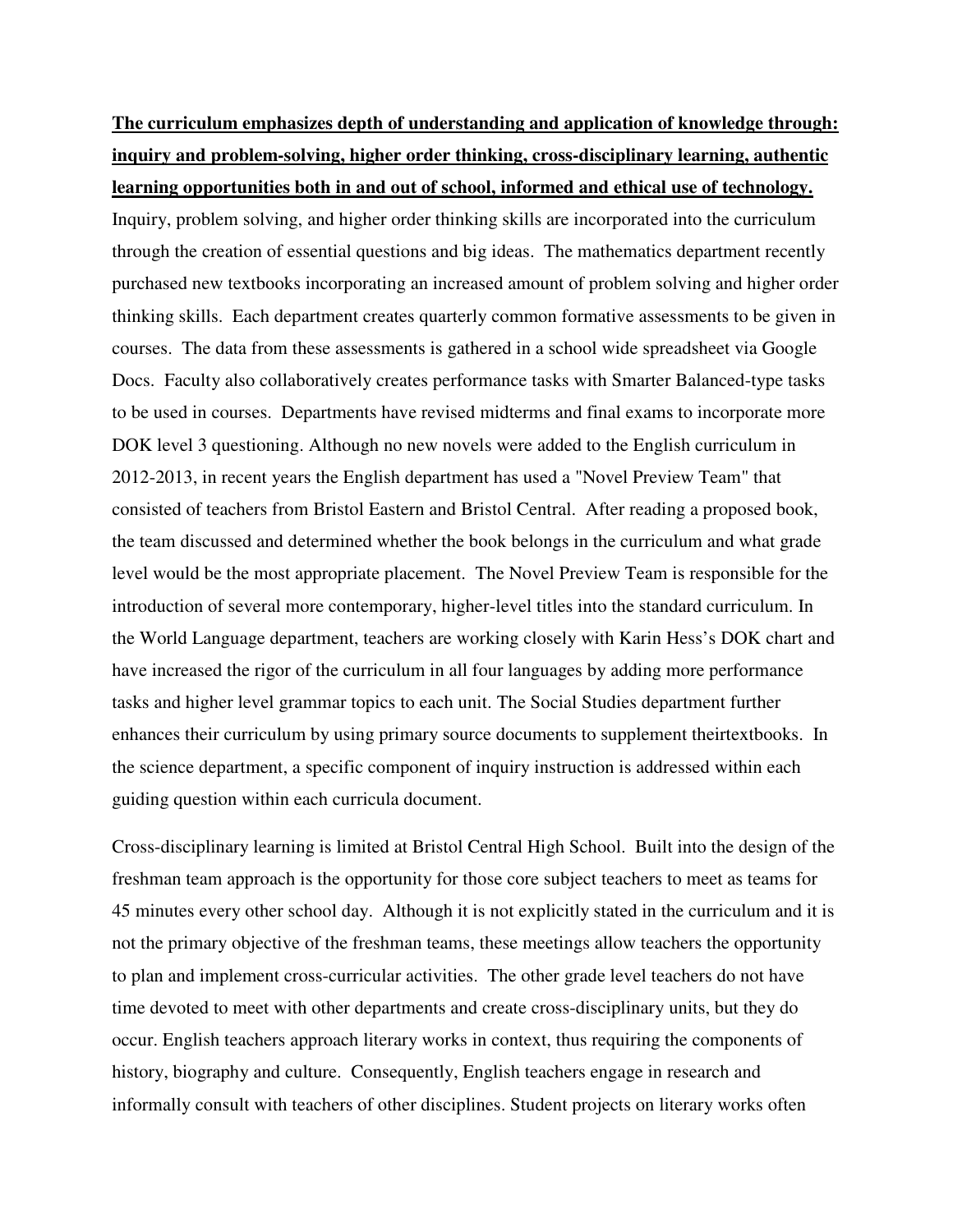emphasize the grounding of the work in its appropriate history or culture. In addition, the Office of Teaching and Learning at the Board of Education organizes sharing sessions among departments, such as those between Social Studies and English in units such as the research paper. The World Language department has worked with the foods teachers to cook authentic Spanish food. Freshman science teachers collaborate with English teachers for editing/revising lab reports. In addition, teachers of Physical Science work with the library media specialist to review credibility of websites. Elective courses have crossed curriculums in interesting ways. Art classes have illustrated student samples from the Creative Writing classes, and writing students have used works of art and photography as the inspiration for poetry and narrative writing.

In its design and the models provided for teachers, the curriculum emphasizes authentic learning opportunities. English teachers have numerous assignments for students that are "real world." For example, senior teachers assign "the college essay" for students in the fall. Junior teachers have students research biographies of American authors in semester one and then connect those lives to the literary works those authors have created in semester two, demonstrating the realistic relationship between life and art. Summer reading assignments in the English department are structured so that students have the autonomy to make choices of real world reading. Starting in Grade 9, history students are required to complete a research project where they are able to pursue a topic of personal interest as it relates to history. Throughout the year, the teachers provide opportunities to relate current events to the lessons taught using technology and major news networks. Each year, there are opportunities for students in history courses to hear from various speakers relating to real world issues and interact with people who provide oral histories. There are job shadow programs that allow students to work as interns within the building for course credit. There is a pre-school program in the building in which students create and teach lessons.

The extra-curricular opportunities enhance the curriculum in many meaningful ways. Bristol Central High School has an active Math League that participates in competitions around the state. The school fields teams in the regional Academic Bowl competitions in art, music, poetry, public speaking, and trivia. Bristol Central students have won recognition in business (FBLA) and music (McDonalds All-American Marching Band) in state and national competitions. Every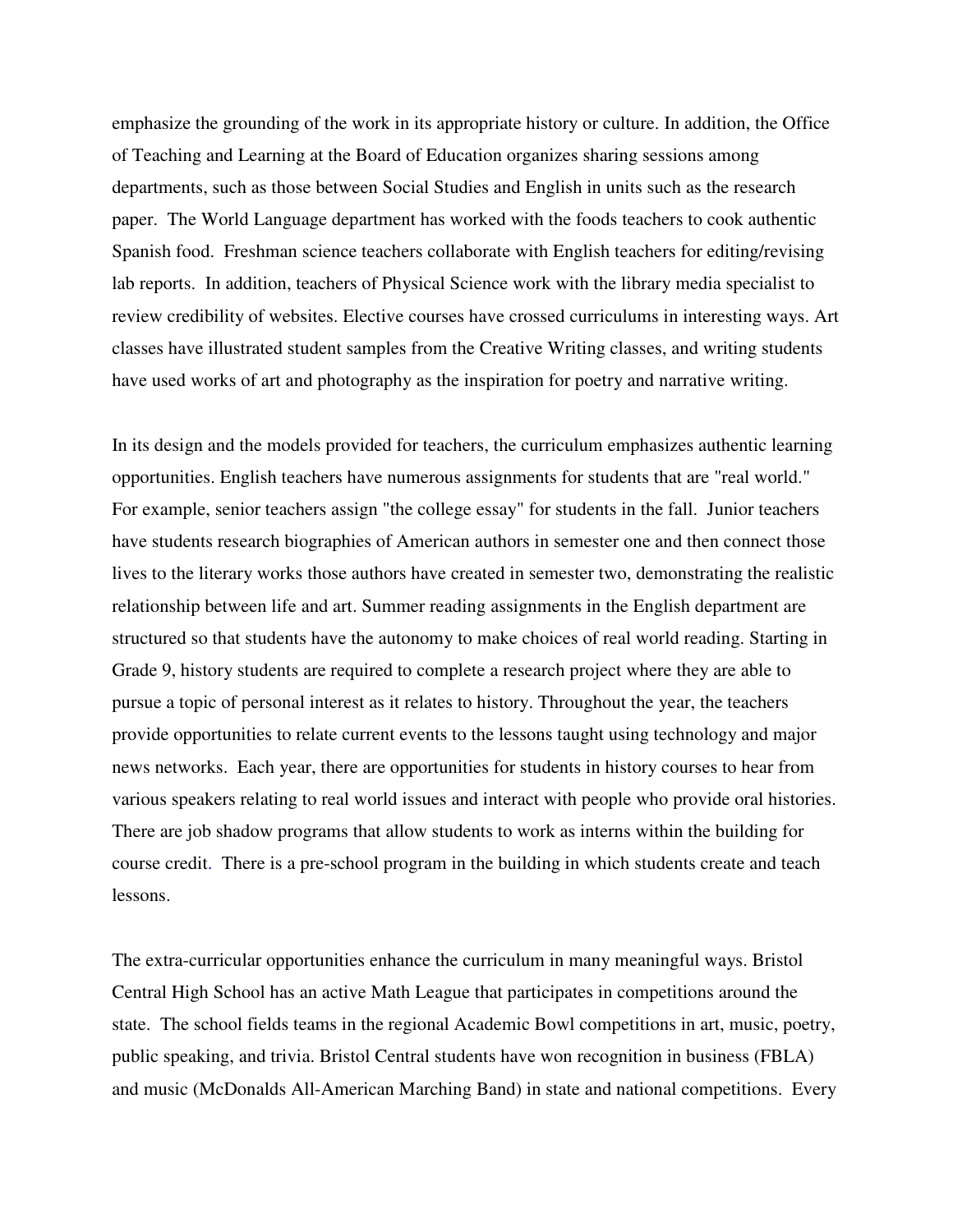Latin student at Bristol Central participates in the State and National Latin Exams each year; a huge percentage of those students win awards of excellence. A very strong performing arts department stages concerts and drama productions annually; a number of musicians, vocalists, and actors have won state awards. There are exchanges to France and Italy every two years with the exchange students coming here in the "off" years. There are numerous field trips that extend the cultural experiences of world language students. For example, trips to area restaurants encourage students to speak in Italian, French, or Spanish to order food and pay the bill. Enrichment trips are planned to Spain in April 2015 and to Peru in 2016. An annual winter Multi-Cultural Night for students and families has drawn hundreds of visitors to the school to experience the different foods of the various ethnicities found in Bristol and surrounding towns.

The Bristol Board of Education has a district wide internet policy which can be found at http://policy.cabe.org/bristol/. The World Language department uses EDmodo/Voicethread and Newsela to research topics, answer questions and read newspapers in the target language. In the English department, students present projects via PowerPoint or Prezi on the SMART Board. The students have varying degrees of understanding regarding technology; their experiences using Chromebooks and research strategies such as Noodle Tools are good examples. The internet ICONN is another tool that is used in various classrooms. Starting with the freshman projects in history courses, students are taught how to use the website Noodletools and how to discern quality sources from less reliable ones. Physical Science classes works with the library media specialist to review the credibility of websites.

**There is clear alignment between the written and taught curriculum.** The school's administrative team – the principal and the two assistant principals – serve as the primary supervisors and evaluators for all teachers in the building. Tenured teachers are required to have one formal and two informal observations per school year. Non-tenured teachers are required to have three informal observations per year. Of the four domains that administrators use to evaluate teachers, domain three specifically targets an alignment between the written and taught curriculum. Domain three reads, "Teachers implement instruction to engage students in rigorous and relevant learning and to promote their curiosity about the world at large." Per district mandate, teachers are required to post objectives and essential questions for each lesson.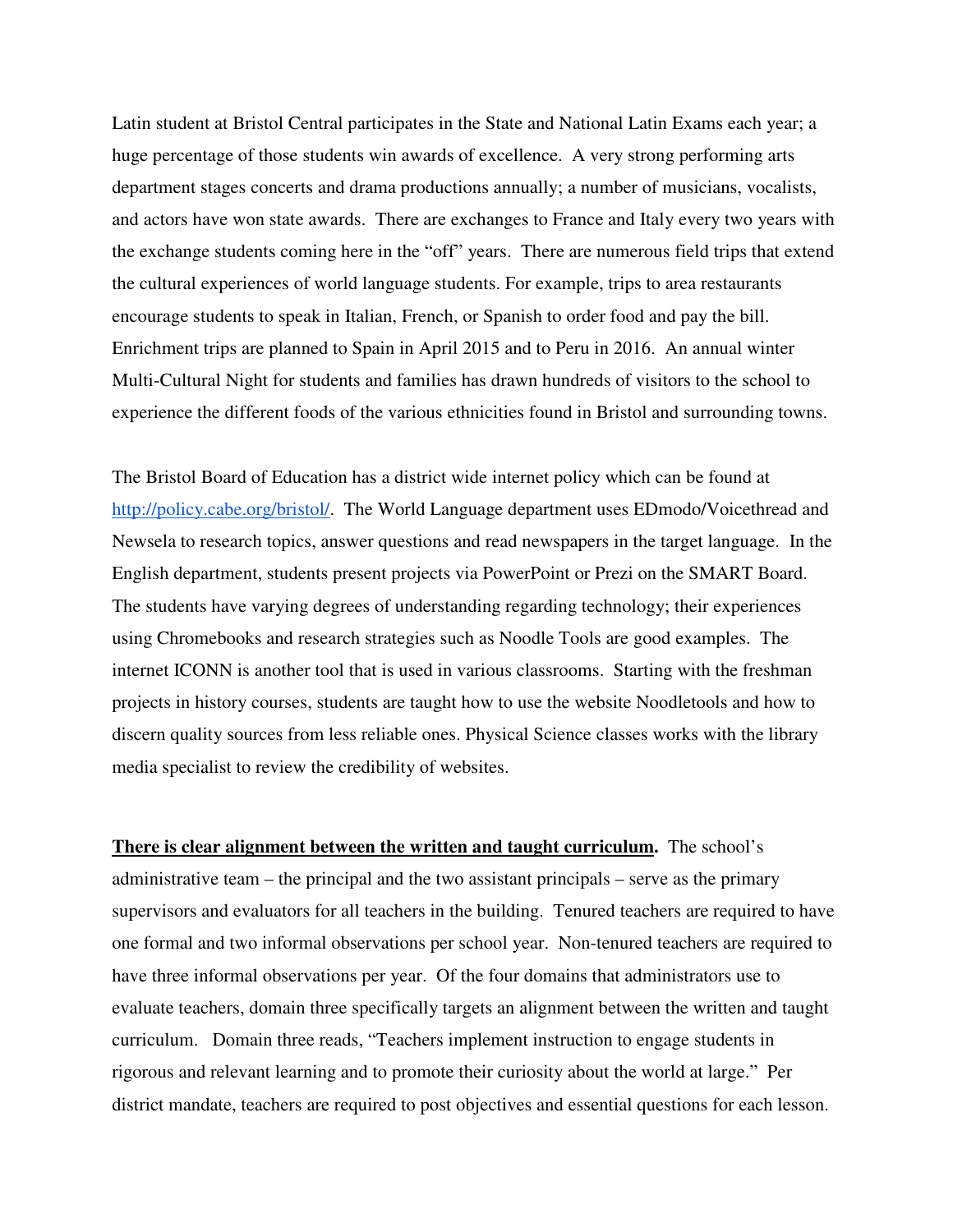There is also a common lesson plan overview document that teachers are required to fill out and bring to their pre-observation meeting with their supervisor. According to the Endicott Survey, 89% of the teachers in the building were in "total agreement" with the statement, "the written and the taught curricula are aligned."

## **Effective curriculum coordination and vertical articulation exist between and among all academic areas within the school but is somewhat lacking with sending schools in the**

**district.** Curricular coordination exists between and among academic areas within the school and with the other high school in the district. Curriculum coordinators oversee the vertical articulation with the sending public schools. Bristol Central High School review cycle is driven by School District review policy and is changed as state and/or national standards are changed. Department chairs and teachers representing both high schools in math, English, and history have been at the forefront of the revision process and their curricula are close to completion. Other departments, such as science, have plans to follow the common format adopted by these three departments and intend to start their revisions when the new state standards are adopted. When writing new curriculum, teachers are called out of class for a day of work at the board of education or meet during the summer. Teachers from both Bristol Central High School and Bristol Eastern High School have met by grade level to revise their curricula under the supervision of the district wide Office of Teaching and Learning. The curriculum coordinators help to ensure the curriculum is articulated with the middle schools. The district uses a board of education run intranet that stores all curricular documents, pacing guides, and related materials which keeps articulation between buildings clear.

Although currently at Bristol Central teachers meet bi-monthly in subject-specific data teams, limited curricular coordination exists between all academic areas in the school. During these meetings teachers create and modify assessments driven by student data, discuss new reading and writing based strategies and how to implement them in the classroom, as well as create rigorous instructional units that focus on all four DOK (Depth of Knowledge) levels. Bristol Central High School also provides individual departments time to meet collaboratively once a month. The department meeting model includes curriculum development and discussion or sharing of instructional and assessment practices. Teachers at the high school level are given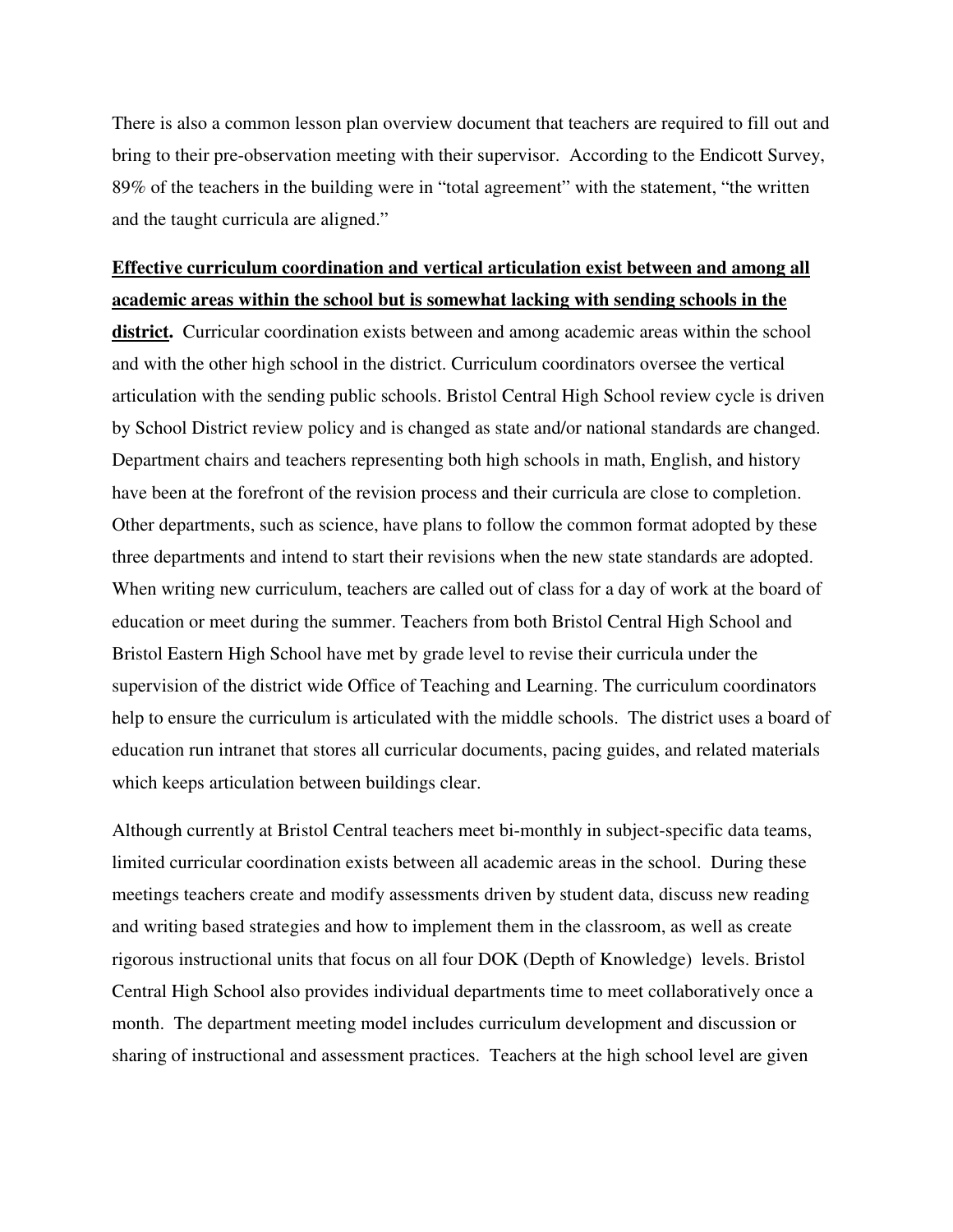time during an in-service PDD day to work with content area teachers at the sending schools to ensure vertical alignment between schools.

# **Staffing levels, instructional materials, technology, equipment, supplies, facilities, and the resources of the library/media center are adequate to fully implement the curriculum,**

**including the co-curricular programs and other learning opportunities.** Class sizes vary by department based on space, safety, and availability. In the 2013-14 school year, the range of class sizes school wide was 0-62. Courses with 0-1 students enrolled are typically sections of electives within self-contained SPED programs which exist so students are able to be scheduled into all of the necessary classes. These low-enrollment courses may also be Service Learning, Internships, or Independent Studies where teachers are overseeing a student's work during a prep period or another class. Class sizes vary within a department as well.

In Art, class sizes range from 1-25; CATE/Business: 6-20; CATE/Family & Consumer Science: 4-20; CATE/Engineering & Tech Ed: 1-20; English: 1-27; Math: 5-29; Music: 1-62; PE/Health: 1-34; Science: 3-26; Social Studies: 1-29; Special Education: 1-18; World Language: 1-29. With the exception of music courses such as Physical Education (capped at 35 students), Band, and Chorus, all academic classes are limited to 30 students or less.

Over the last three years (2011-2014) the expenditures for instructional materials, technology, equipment, supplies and library-media resources have decreased. In 2011-12 and 2012-13 the expenditures were consistent (\$185,273 and \$185,270, respectively). In the most recent school year, expenditures have decreased significantly, along with the overall available budget. In 2013- 14, \$125,986 was spent on instructional materials, technology, equipment, supplies and librarymedia resources. Departments were surveyed on the positive and negative impacts of the facility in terms of space, supplies/equipment, and access to technology. Summations of their responses follow.

The Art department reports that the classrooms are sufficient in size, but the location of some classrooms is too far from major supply storage areas. The art program has sufficient supplies and funds available to repair or replace equipment as needed. Teachers have access to quality supplies and there is a protocol in place to replace inferior products/supplies sent by district vendors. The art department has some gaps in the area of technology. Available technology has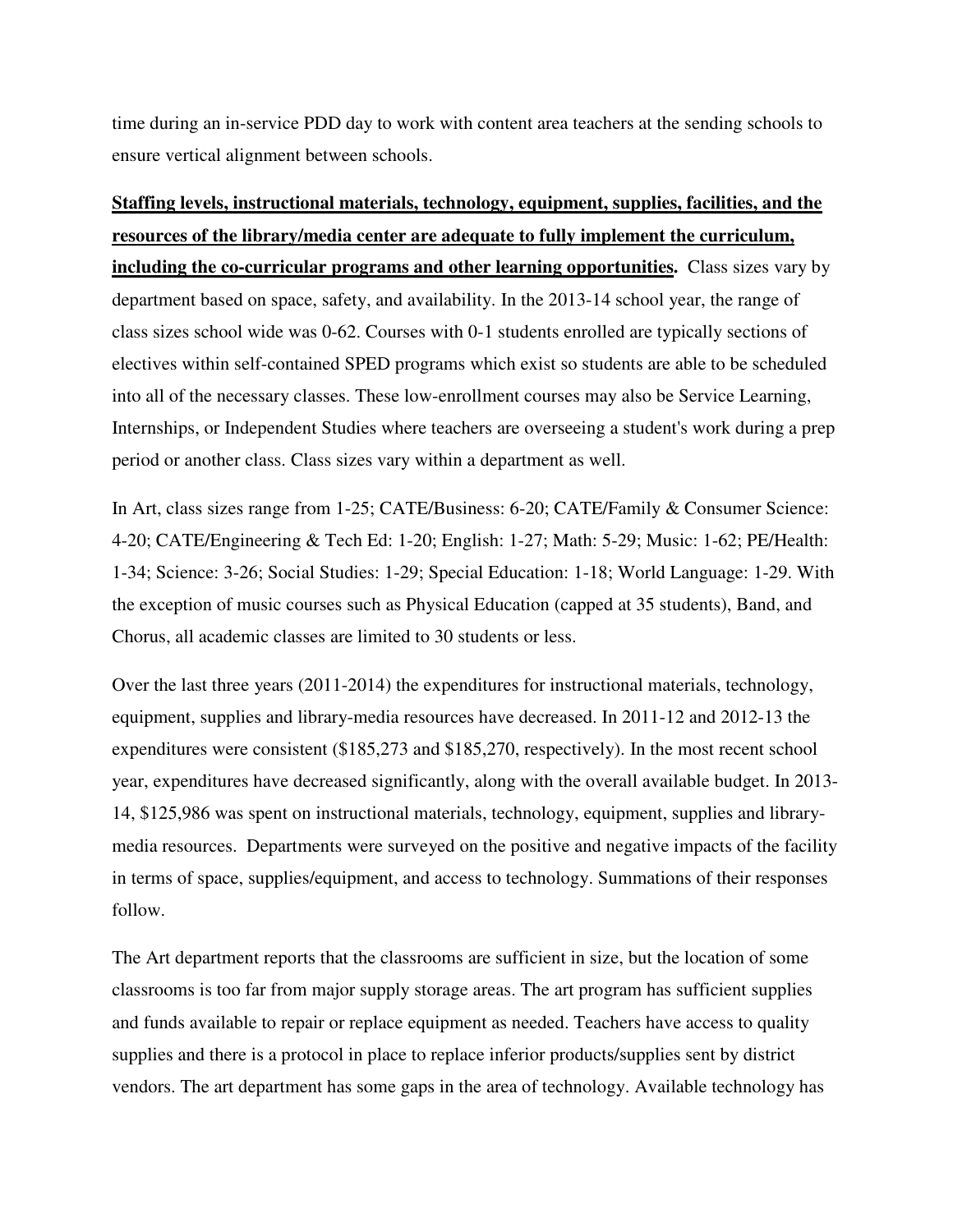increased; two classrooms recently had SMART Boards installed. However, the Design class in particular lacks sufficient technology. There are only 10 computers in the lab (class size exceeds 10 students) and no SMART Board.

The World Language department reports sufficient desks and storage space in each classroom, however some teachers must share classrooms and others have large enrollments, making physical classroom space very tight. In some cases, there is not enough space for teachers to properly move between the rows or create an alternate seating arrangement. There are sufficient text books available to students in class and to take home, however there are limited numbers to online licenses for texts within the department. This limits instruction promoting 21st century skills. Access to technology has improved in the current (2014-15) school year. The World Language department shares a cart equipped with 30 Chromebooks. Several SMART Boards are in need of repairs and there are extremely limited resources or personnel available to troubleshoot or fix broken equipment.

The Career and Technical Education (CATE) department is divided into three components: Business and Finance; Family & Consumer Science (FCS); and Engineering and Tech Ed. Each area has unique strengths and drawbacks. The Business and Finance classrooms are sufficient given the current level of staffing, however many physical attributes of the classroom could be improved. The computer labs are long and narrow with limited whiteboard space. Students are not situated to face the front of the room which limits collaboration and student engagement. The computer monitors are below the desks which limit visibility/accessibility for students who are overweight, in wheelchairs, or require the aid of a paraprofessional who cannot see the screen. Regarding supplies, the classroom printer is very old and frequently breaks down. Requests for replacement or repairs have gone unanswered. The department has a color printer, but lacks funds to purchase ink. All of the business/finance courses are taught in computer labs; however monitors are old and are not in an ideal position. Software programs are out of date and the district process for approval and acquisition of new software applications is very difficult.

Most of the Family Consumer Science (FCS) classrooms have sufficient space and the Early Childhood Education (ECE) room has new desks and chairs. There is limited space, however, in the ECE classroom. There is no technology of any kind in the classroom, and very limited whiteboard space. If a computer or SmartBoard are required for a lesson students may go into the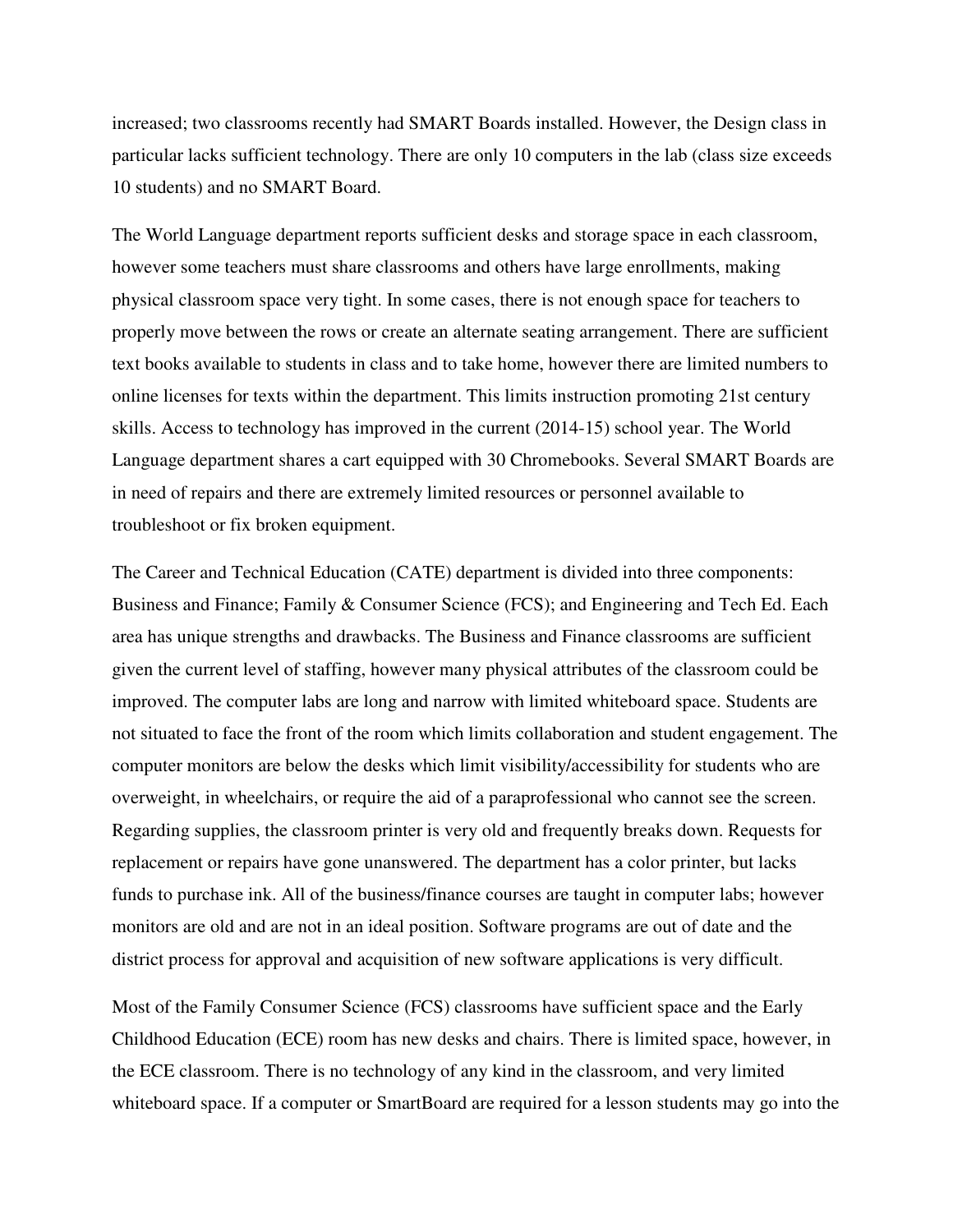pre-school classroom, however the chairs and desks are designed for pre-school students. The foods room has insufficient whiteboard space. Books were recently purchased for ECE and Child, Family, and Community Courses. The FCS department severely lacks resources for the Foods program. There are insufficient funds to replace equipment in the Foods Lab and the budget is extremely limited for per student expenditures (\$13.45 per student for 45 class sessions). Students do not cook in some sections of the curriculum due to lack of funds for groceries. Access to technology is somewhat sufficient. The department has a set of iPads for students to use, but there is some difficulty getting apps approved and loaded.

The Engineering and Tech Ed department has sufficient space required for delivery of curriculum given the current level of staffing. One major drawback is that the Video Production Lab is directly beneath the Band room and is not soundproofed; therefore no recording can take place while the band is playing. One of the classrooms (Room 18) is not conducive to conventional teaching and learning. The room, formerly the auto shop, is cold, smelly, and loud. Lawn equipment is stored in a portion of the room. The oil, gas, and other chemical smells often linger. The Chorus room, located directly above, is not sound-proofed, making communication difficult. Supplies and equipment are sufficient. Perkins Funding allowed for the replacement and repair of equipment in the Materials Science Lab including two saw-stop table saws purchased last year. The department can also boast a high end Video Production Lab, though there are insufficient funds to replace video cameras as they reach the end of their life-cycle. Equipment acquired through Perkins Funds is not supported in the following year's annual budget; therefore the department is not always able to afford materials and supplies to make use of the equipment (i.e., the 3-D Printer). This department generally has sufficient access to technology.

The Math department has enough chairs and desks in the classrooms and space is sufficient. Some teachers could use an extra table or shelves in their rooms. Larger classrooms would be ideal to facilitate cooperative groups and stations. The department has a new supply of textbooks/workbooks for the core courses each year. They are able to purchase calculators each year to replace damaged or missing items. The department lacks document cameras, which would be useful so students could share their work with the class. The department generally has sufficient access to technology. There is a computer, SMART Board, and projector in each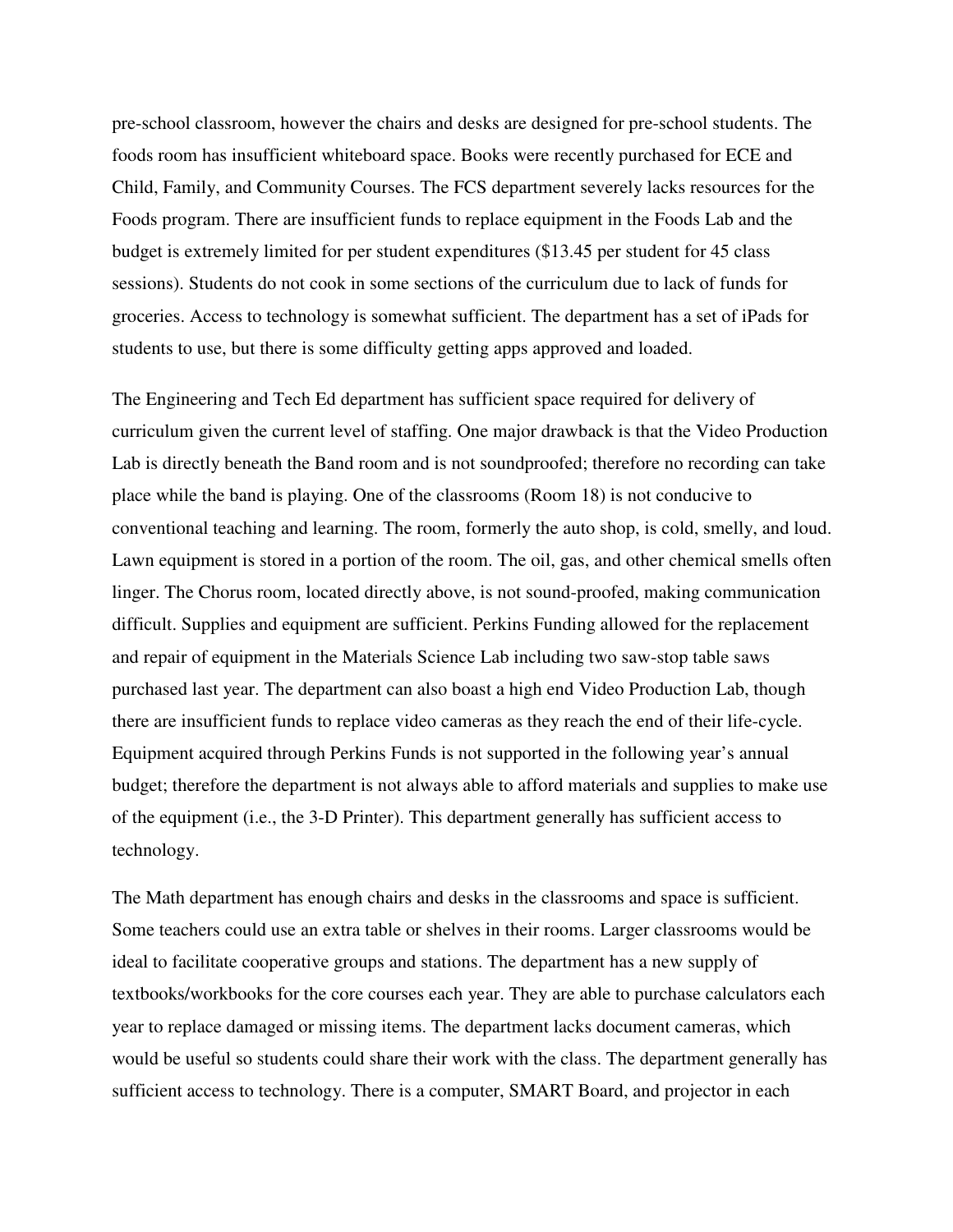classroom. The Math Foundations classes have access to computers for students to work on a program to reinforce skills learned in class. The drawback in technology is that not every class has regular access to the computer lab, and the department only has 14 laptops to share. The number of laptops is not sufficient to supply even one class with 1-1 access to technology.

The Science department has sufficient space in most classrooms. Classes are capped at 24 students for lab safety. Classrooms are equipped with a lab bench in the front of the room with water and gas. Physics is the only discipline with its own Lab. There is not enough lab space for all disciplines. The labs are shared among multiple subjects and classes and there is a need for additional stools for seating. Classrooms are shared with non-science classes (study halls, Italian, etc.). Some teachers do not have access to their classrooms during prep periods. Science classes have access to sufficient supplies. Lab equipment is frequently updated and replaced as needed. The department no longer has access to warehouse materials and the budget for replacement has decreased. The science department has limited access to technology. All classrooms have SmartBoards; however there are only a few computers available for student use in the labs. Labs do not have SMART Boards. Ventilation in the labs and acid cabinets needs updating. The shared copiers throughout the building frequently fail or break down.

The Social Studies department has sufficient space. They have a bookroom for all texts, and an office that serves as a workspace for department members. Within the classroom, sufficient space is provided; however, two teachers share a classroom and must travel every other day. This has a negative impact due to the lack of mobility of some curricular resources. The department has sufficient supplies for core courses, but more are needed for the department's elective offerings. There is a book issue within the department. If a student loses a book, the fine collected goes into a general fund and cost of replacing the book comes out of the department budget. Textbooks become especially limited when teachers are required to supply books to tutors working with homebound or expelled students. The social studies department has sufficient access to technology. All classrooms have SMART Board and the department has access to 30 Chromebooks or the library as needed. Again, the department is negatively impacted by the failing copiers and they could benefit from a working color printer in the department office.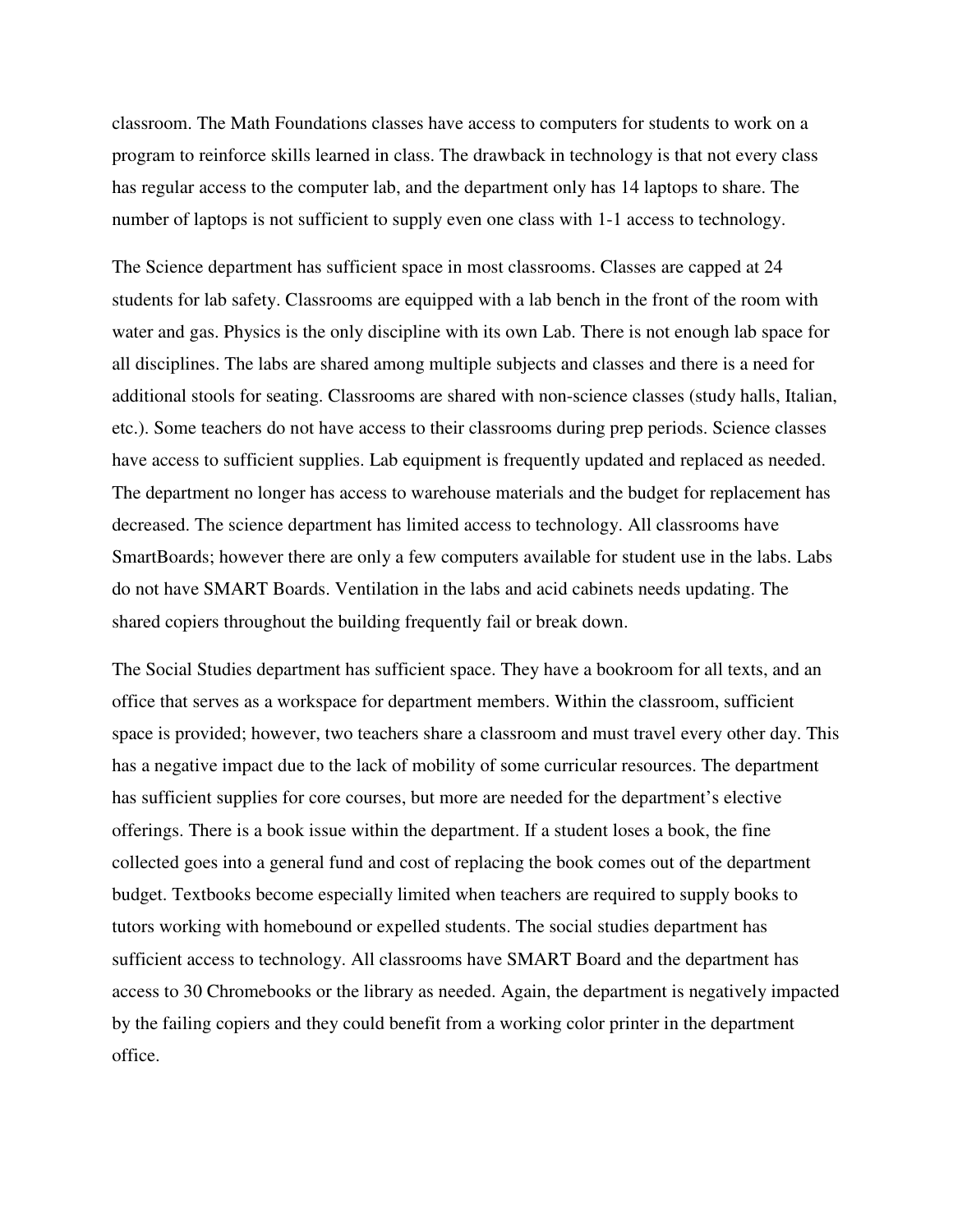The Special Education Department has sufficient space within its classrooms; however, four teachers do not have their own rooms and must travel around the building using carts. The department is spread throughout the building, making it difficult to collaborate. Other departments try to include special education areas into their budgets for supplies and materials, but special education classes still need more graphing calculators and batteries, text books, and lab equipment. Self-contained classes do not have any lab time incorporated into their curriculum. The department's access to technology is limited; the department does benefit from having its own copier. Study Skills classes especially could benefit from more classroom computers and/or another Chromebook set.

Bristol Central has adequate funding to support co-curricular programs and other learning opportunities. Bristol Central offers a wide variety of boys and girls athletics, clubs, and leadership groups that support student learning and student engagement. Funding is provided for equipment, supplies, and staffing for many activities. All head coaching positions and some assistant coaching positions receive a stipend. Stipends are provided to advisors of all classes freshman through senior - as well as to sponsors of drama, newspaper, literary magazine, yearbook, music, (vocal, band, instrumental), cheerleading, National Honor Society, vocational clubs (FBLA), AVID (Advancement Via Individual Determination), gifted program, and Math League. Some positions or activities may receive additional funding through grants, parent-run booster clubs, or building funds as determined by the Principal. The staff at Bristol Central is generous with their time and personal resources, which allows the school to offer more to students than funding would typically support.

A list of the co-curricular activities offered by Bristol Central is included in the evidence box. Students are generally not charged fees for participation, but may be required to provide their own equipment (e.g., proper footwear for athletics, instruments for band, ski/snowboard equipment for Ski  $\&$  Snowboarding Club, etc.) or pay a small fee for field trips or activities associated with the group.

**The district adequately provides the school's professional staff with a satisfactory amount of personnel, time, and financial resources for ongoing and collaborative development, evaluation, and revision of the curriculum using assessment results and current research.** Based on staff survey results, 43% of staff agreed that sufficient time was given to engage in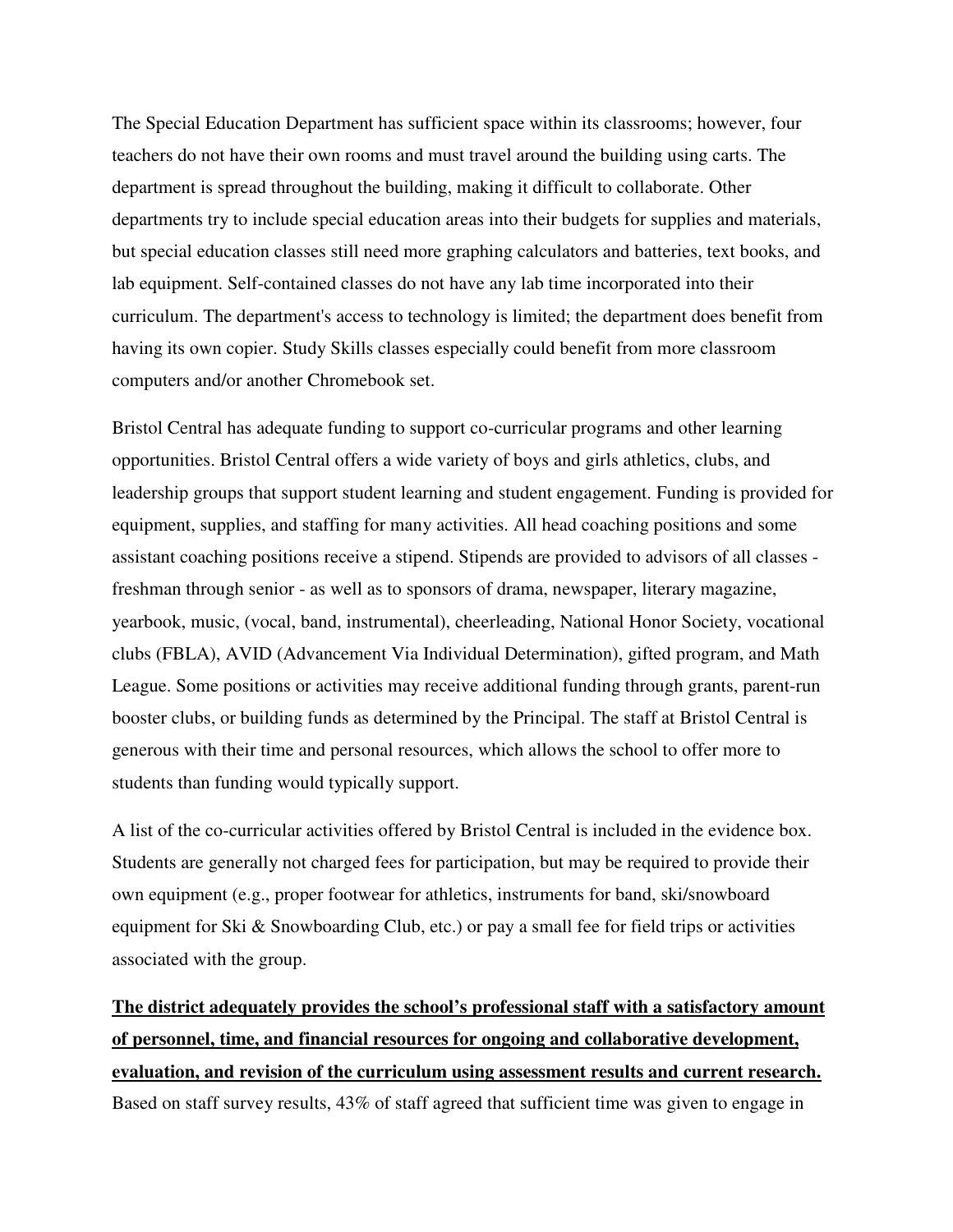curriculum evaluation, review, and revision work. Having said that, 75% felt they were directly involved in curriculum evaluation, review, and revision work. All teachers within the district are allotted two conference days per year to seek professional development. However, conference authorization is based on board of education approval and substitute availability. In the 2011 through 2013 school years, roughly \$4,500 was spent per year for in-district sub coverage, \$6,800 for conference reimbursement/sub-coverage, and \$900 for professional development presenters. However, the monies distributed during that time period for in-district sub coverage and presenter pay decreased by half. Conversely, the conference reimbursement increased by half. Each district employee has specific responsibilities delineated with clear expectations stated. The district provides a plethora of resources evidencing that much research was used in the development of curricula.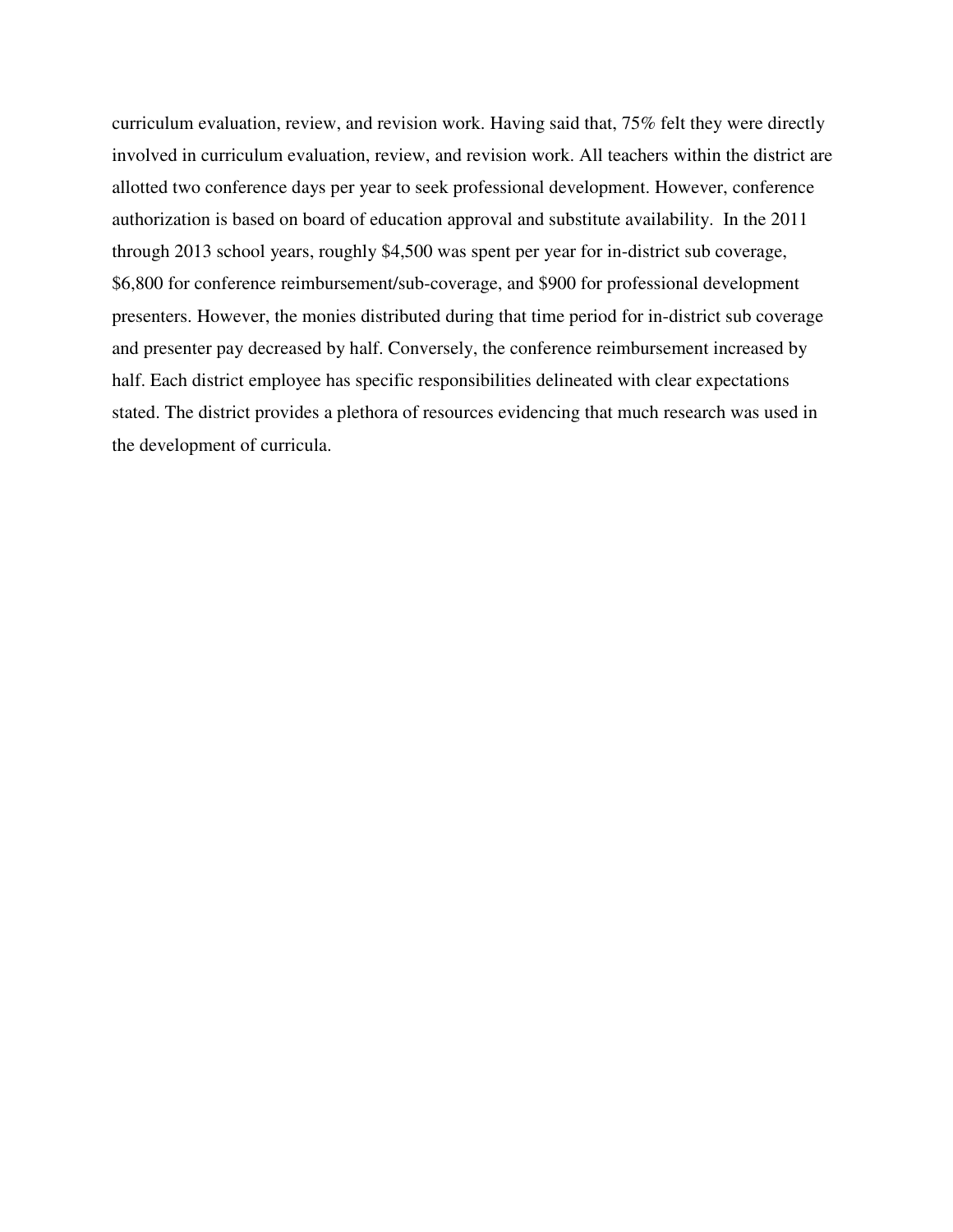# **TEACHING & LEARNING STANDARD CURRICULUM**

## **EXECUTIVE SUMMARY**

Bristol Central High School's curriculum is purposely designed to ensure that all students ultimately practice and achieve the school's  $21<sup>st</sup>$  century skills. The six  $21<sup>st</sup>$  century skills – global awareness and civic responsibility; critical thinking and problem solving; communication; collaboration; media and information literacy; and life and career skills – were first articulated by the Common Core Values Creation Committee in June 2011, and then approved by the staff during a professional development day in August 2012. Curriculum coordinators, working out of the Board of Education's Office of Teaching and Learning, ensure that curriculum is written in a common format that adheres to Common Core State Standards and emphasizes depth of understanding, inquiry, problem-solving, and higher order thinking skills. The curriculum, explicitly and implicitly, encourages authentic learning opportunities for students in and out of school. As indicated by the Endicott Survey responses from staff and students, Bristol Central has a clear alignment between the written curriculum and the taught curriculum. Although there is somewhat of a curriculum disconnect between Bristol Central and the sending schools, there is an effective coordination and vertical articulation between and among academic areas within the school. Reduced staffing levels, in particular in the CATE department, have hindered the capacity to teach vital courses beyond the core curriculum to all students in need. Technology components such as copy machines, SMART Boards, computers, and printers that break down and are not repaired in a timely manner, adversely impact the ability of faculty to effectively teach curriculum in all departments. Because of limited building space, some teachers are forced to travel between classrooms or to vacate their own classrooms during prep time, making it difficult to touch upon all aspects of the curriculum. A limited number of printers make it difficult for teachers to fully implement all aspects of the curriculum. Although professional development is offered to all teachers, the board policy which limits the amount of teachers allowed out for conferences presents problems for some teachers who are approved for a conference, then denied the day before or the day of because of a lack of substitutes.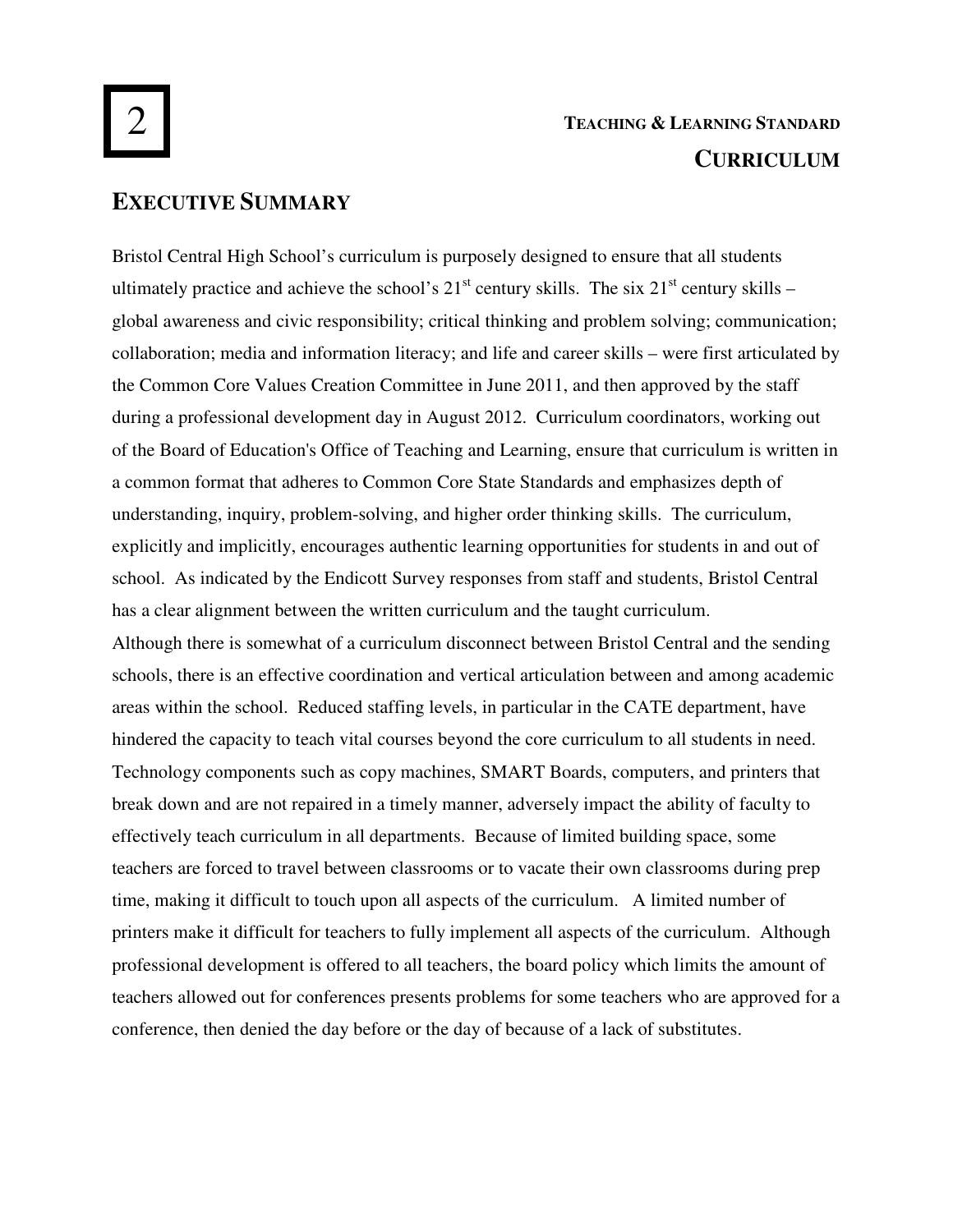Bristol Central High School has demonstrated adherence to the standard of Curriculum as **ACCEPTABLE**.

### **STRENGTHS:**

- Curricula across disciplines that reflect  $21<sup>st</sup>$  century skills.
- A clear alignment between the written curriculum and the taught curriculum
- Curriculum across disciplines that emphasizes
	- o depth of understanding (DOK levels)
	- o higher order thinking skills
	- o authentic learning opportunities in and out of school
	- o ethical use of technology
- Curriculum coordinators from the Office of Teaching and Learning who ensure a common, detailed curriculum that includes essential questions, skills, and instructional strategies
- Effective curriculum coordination and vertical articulation between and among all academic areas within the school
- Availability of Chromebook carts for department use
- Variety of Advanced Placement courses offered
- Authentic learning opportunities beyond the classroom

### **NEEDS:**

- Provide more cross disciplinary learning opportunities
- More efficiently coordinate and articulate curriculum with sending schools in the district
- Explicitly state the  $21<sup>st</sup>$  century learning expectations in all curriculum documents
- Maintain and repair all technology resources in a timely manner
- Provide additional building copy machines; computer labs; classroom printers and white boards
- Ameliorate the restricted space issues to fully implement all components of the curriculum
- Upgrade computer labs and software